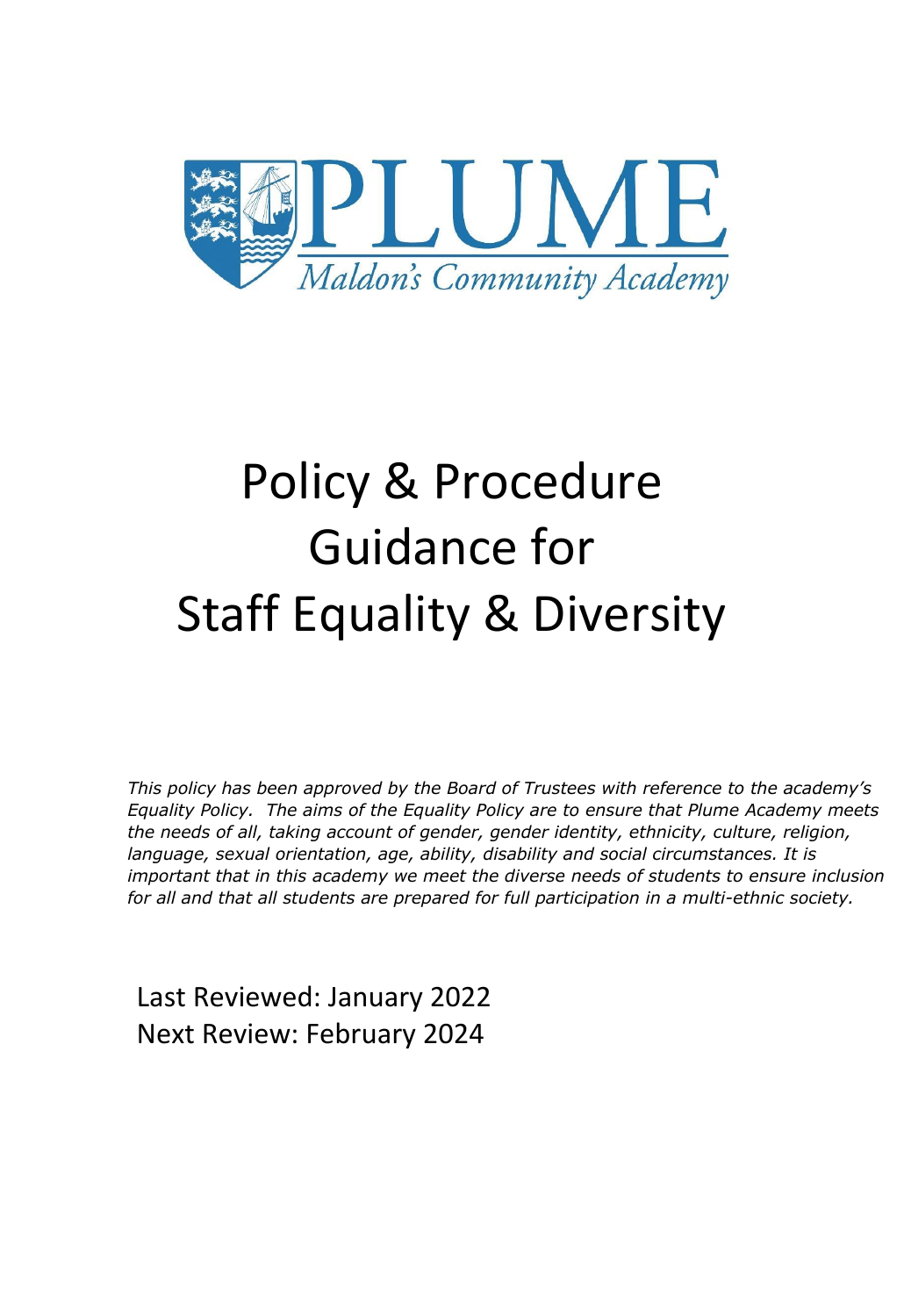# **CONTENTS**

| 1.  |                                                           |  |
|-----|-----------------------------------------------------------|--|
| 2.  |                                                           |  |
| 3.  |                                                           |  |
| 4.  |                                                           |  |
| 5.  |                                                           |  |
| 6.  | Staff training and promotion and conditions of service  5 |  |
| 7.  |                                                           |  |
| 8.  |                                                           |  |
| 9.  |                                                           |  |
| 10. |                                                           |  |
| 11. |                                                           |  |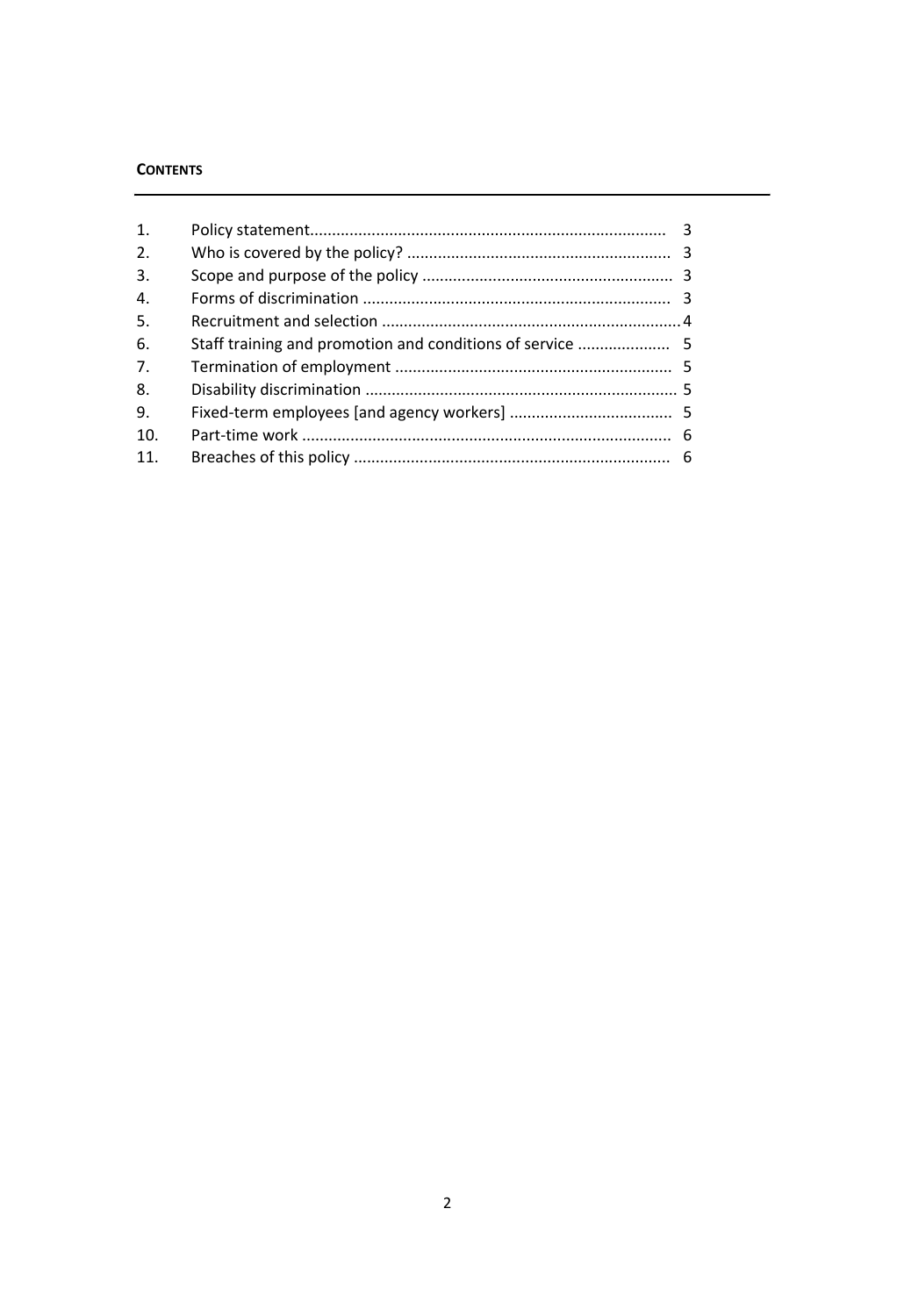## **1. POLICY STATEMENT**

- 1.1 The academy is committed to promoting equality of opportunity for all staff and job applicants. We aim to create a working environment in which all individuals are able to make best use of their skills, free from discrimination or harassment, and in which all decisions are based on merit.
- 1.2 We do not discriminate against staff on the basis of age, disability, gender reassignment, marital or civil partner status, pregnancy or maternity, race, colour, nationality, ethnic or national origin, religion or belief, sex or sexual orientation, 'protected characteristics'.

This policy covers all individuals working at all levels and grades, including senior managers, employees, consultants, contractors, trainees, part-time and fixed-term employees, volunteers, casual workers and agency staff (collectively referred to as 'staff' in this policy) and the Trustees of the academy.

- 1.3 The principles of non-discrimination and equality of opportunity also apply to the way in which staff treat visitors, clients, students, parents and carers, suppliers and former staff members.
- 1.4 All staff have a duty to act in accordance with this policy and treat colleagues with dignity at all times, and not to discriminate against or harass other members of staff, regardless of their status.
- 1.5 This policy does not form part of any employee's contract of employment and may be amended at any time.

# **2. WHO IS COVERED BY THE POLICY?**

This policy covers all individuals working at all levels and grades, including senior managers, employees, consultants, contractors, trainees, part-time and fixed-term employees, volunteers, casual workers and agency staff (collectively referred to as 'staff' in this policy) and the Trustees of the academy.

## **3. SCOPE AND PURPOSE OF THE POLICY**

- 3.1 This policy applies to all aspects of relations between staff members at all levels. This includes job advertisements, recruitment and selection, training and development, opportunities for promotion, conditions of service, pay and benefits, conduct at work, disciplinary and grievance procedures, and termination of employment.
- 3.2 The academy will take appropriate steps to accommodate the requirements of different religions, cultures, and domestic responsibilities.

## **4. FORMS OF DISCRIMINATION**

- 4.1 Discrimination by or against an employee is generally prohibited unless there is a specific legal exemption. Discrimination may be direct or indirect and it may occur intentionally or unintentionally.
- 4.2 Direct discrimination occurs where someone is treated less favourably because of one or more of the protected characteristics set out above. For example, rejecting an applicant on the grounds of their race because they would not "fit in" would be direct discrimination.
- 4.3 Indirect discrimination occurs where someone is disadvantaged by an unjustified provision, criterion or practice that also puts other people with the same protected characteristic at a particular disadvantage. For example, a requirement to work full time puts women at a particular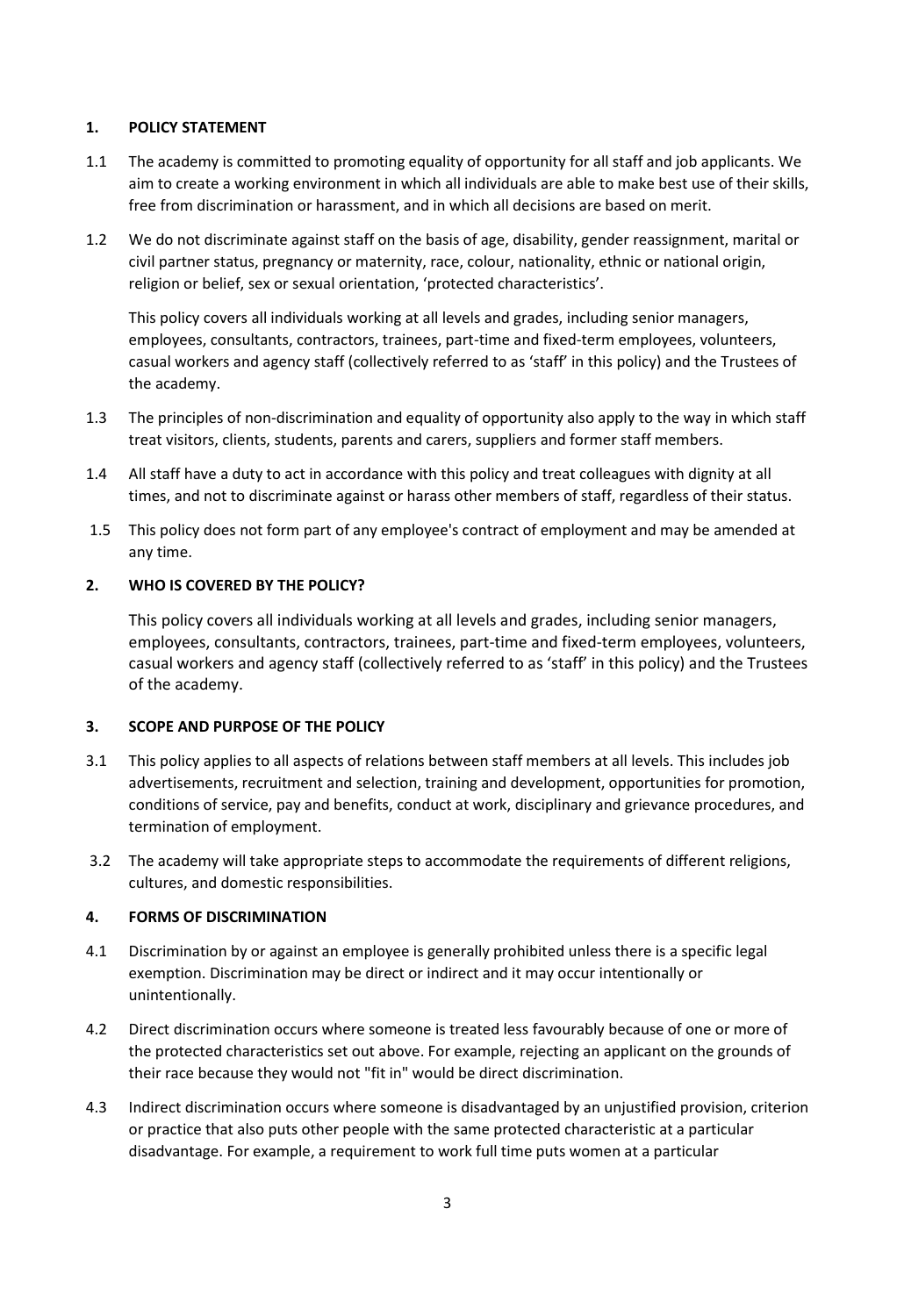disadvantage because they generally have greater childcare commitments than men. Such a requirement will need to be objectively justified.

- 4.4 Harassment related to any of the protected characteristics is prohibited. Harassment is unwanted conduct that has the purpose or effect of violating someone's dignity, or creating an intimidating, hostile, degrading, humiliating or offensive environment for them.
- 4.5 Victimisation is also prohibited. This is less favourable treatment of someone who has complained or given information about discrimination or harassment, or supported someone else's complaint.

# **5. RECRUITMENT AND SELECTION**

- 5.1 The academy aims to ensure that no job applicant suffers discrimination because of any of the protected characteristics above. Our recruitment procedures are reviewed regularly to ensure that individuals are treated on the basis of their relevant merits and abilities. Job selection criteria are regularly reviewed to ensure that they are relevant to the job and are not disproportionate. Shortlisting of applicants will be undertaken by a minimum of two persons.
- 5.2 Job advertisements will avoid stereotyping or using wording that may discourage groups with a particular protected characteristic from applying.
- 5.3 The academy takes steps to ensure that job vacancies are advertised to a diverse labour market.
- 5.4 Applicants will not be asked about health or disability before a job offer is made. There are limited exceptions which should only be used with Human Resources approval. For example:
	- (a) Questions necessary to establish if an applicant can perform an intrinsic part of the job (subject to any reasonable adjustments).
	- (b) Questions to establish if an applicant is fit to attend an assessment or any reasonable adjustments that may be needed at interview or assessment.
	- (c) Positive action to recruit disabled persons.
	- (d) Equal opportunities monitoring (which will not form part of the decision-making process).
- 5.5 Applicants should not be asked about past or current pregnancy or future intentions related to pregnancy. Applicants should not be asked about matters concerning age, race, religion or belief, sexual orientation, or gender reassignment without the approval of Human Resources (who should first consider whether such matters are relevant and may lawfully be taken into account).
- 5.6 The academy is required by law to ensure that all employees are entitled to work in the UK. Assumptions about immigration status should not be made based on appearance or apparent nationality. All prospective employees, regardless of nationality, must be able to produce original documents (such as a passport) before employment starts, to satisfy current immigration legislation. The list of acceptable documents is available from the UK Border Agency.
- 5.7 To ensure that this policy is operating effectively, and to identify groups that may be underrepresented or disadvantaged in our organisation, we monitor applicants' ethnic group, gender, disability, sexual orientation, religion and age as part of the recruitment procedure. Provision of this information is voluntary and it will not adversely affect an individual's chances of recruitment or any other decision related to their employment. The information is removed from applications before shortlisting, and kept in an anonymised format solely for the purposes stated in this policy.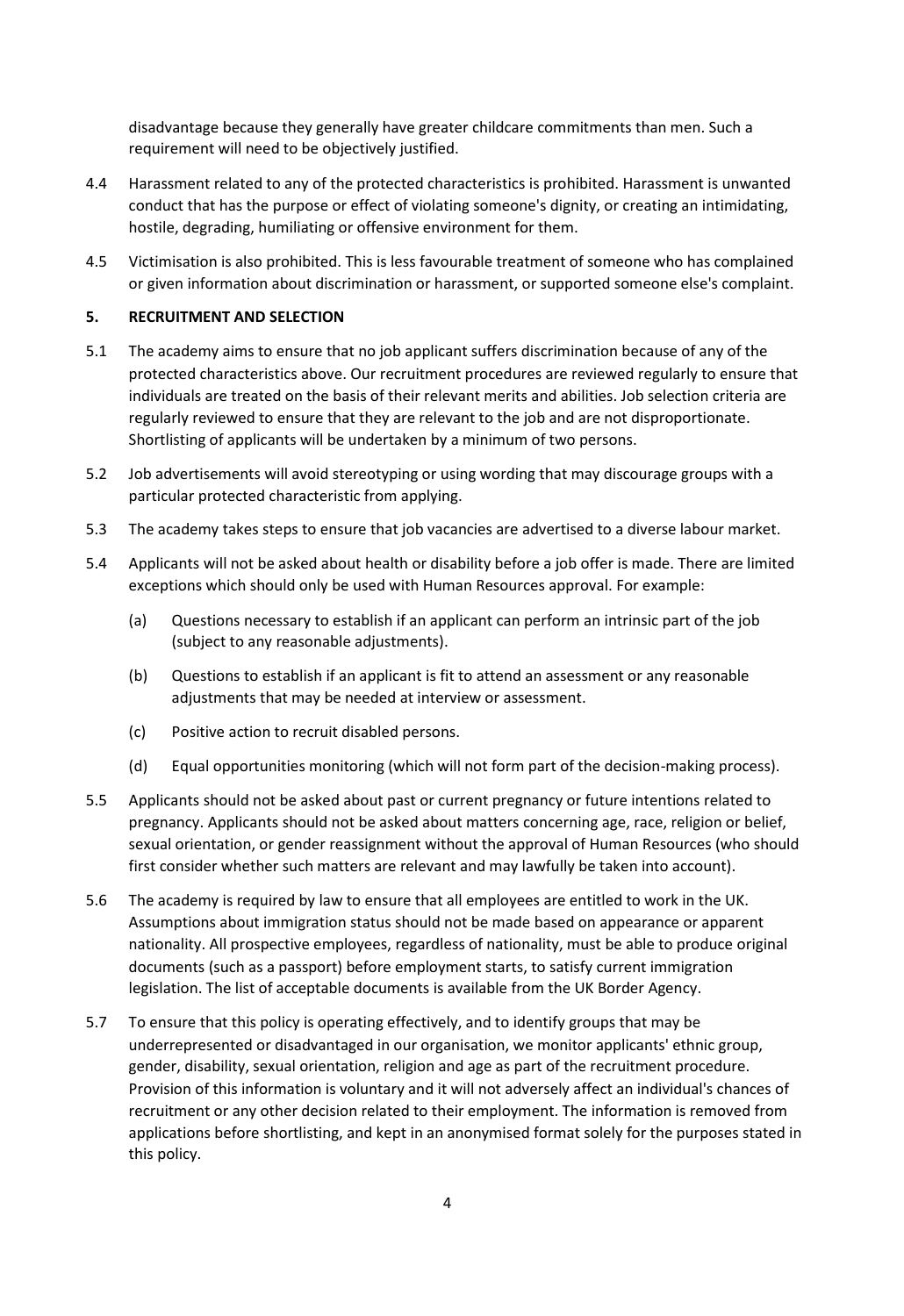## **6. STAFF TRAINING AND PROMOTION AND CONDITIONS OF SERVICE**

- 6.1 Staff training needs will be identified through regular staff performance management reviews and line management reviews. All staff will be given appropriate access to training to enable them to progress within the organisation and all promotion decisions will be made on the basis of merit.
- 6.2 Our conditions of service, benefits and facilities are reviewed regularly to ensure that they are available to all staff who should have access to them and that there are no unlawful obstacles to accessing them.

### **7. TERMINATION OF EMPLOYMENT**

- 7.1 We will ensure that redundancy criteria and procedures are fair and objective and are not directly or indirectly discriminatory.
- 7.2 We will also ensure that disciplinary procedures and penalties are applied without discrimination, whether they result in disciplinary warnings, dismissal or other disciplinary action.

#### **8. DISABILITY DISCRIMINATION**

- 8.1 If you are disabled or become disabled, we encourage you to tell us about your condition so that we can support you as appropriate.
- 8.2 If you experience difficulties at work because of your disability, you may wish to contact your line manager in the first instance to discuss any reasonable adjustments that would help overcome or minimise the difficulty. Your line manager may wish to consult with you and your medical adviser(s) about possible adjustments. The academy will consider the matter carefully and try to accommodate your needs within reason. If we consider a particular adjustment would not be reasonable we will explain our reasons and try to find an alternative solution where possible.
- 8.3 Plume Academy will monitor the physical features of our premises to consider whether they place disabled workers, job applicants or service users at a substantial disadvantage compared to other staff. Where reasonable, we will take steps to improve access for disabled staff and service users.

#### **9. FIXED-TERM EMPLOYEES AND AGENCY WORKERS**

The academy monitors the use of fixed-term employees and agency workers, and their conditions of service, to ensure that they are being offered appropriate access to benefits, training, promotion and permanent employment opportunities. We will, where relevant in accordance with the Agency Workers Regulations 2010, monitor their progress to ensure that they are accessing permanent vacancies.

### **10. PART-TIME WORK**

The academy monitors the conditions of service of part-time employees and their progression to ensure that they are being offered appropriate access to benefits and training and promotion opportunities. We will ensure requests to alter working hours are dealt with appropriately.

### **11. BREACHES OF THIS POLICY**

11.1 If you believe that you may have been discriminated against you are encouraged to raise the matter through our Grievance Procedure. If you believe that you may have been subject to harassment you are encouraged to raise the matter with your Line Manager, Director of Human Resources or the Executive Principal. If you are uncertain which applies, or need advice on how to proceed please refer to your Line Manager or the Director of Human Resources in the first instance.